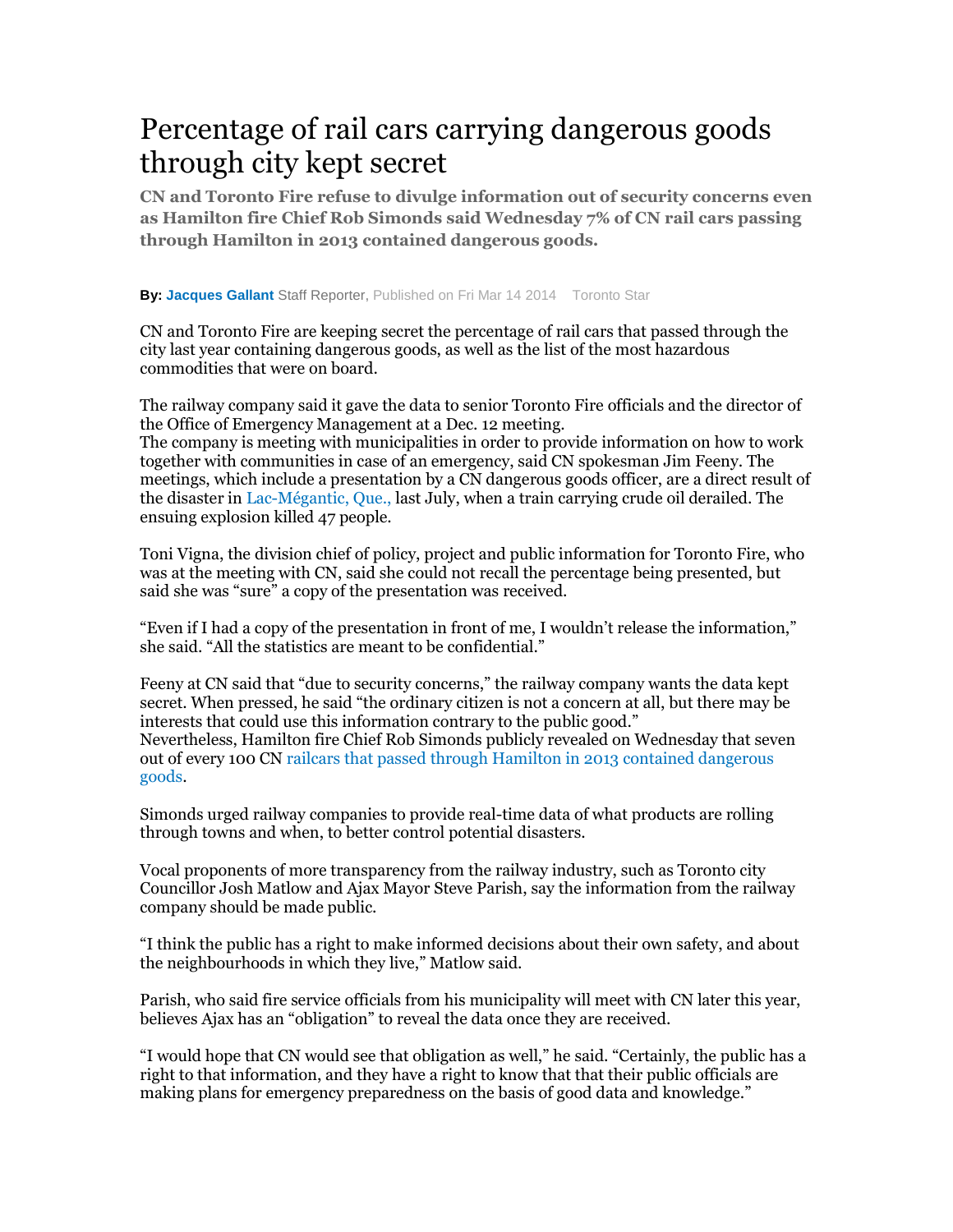Three of the Toronto meeting's seven participants, including Vigna, responded to the Star's request for comment this week saying they did not recall receiving the percentage.

Feeny said a copy of the presentation would have been given to each of the seven Toronto officials, including an extra copy for fire Chief Jim Sales, who was not in attendance.

Deputy Chief Ron Jenkins, responsible for professional development, training and mechanical maintenance, said while he didn't remember hearing the percentage, Toronto Fire is well prepared to deal with a dangerous goods accident, whether it be by rail or other means. He said fire services have two hazardous material stations with staff trained to deal with dangerous goods.

Loretta Chandler, the director of the city's Office of Emergency Management, called the hour-and-a-half-long meeting with CN a "very high-level discussion" that proved to be productive, but when asked about the percentage of railcars, she said she didn't recall "that kind of detail being discussed at the meeting."

The other participants — Toronto Fire division chief Colin Booth and deputy chiefs Debbie Higgins and Mike McCoy — did not return requests for comment. Another participant, Deputy Chief Darrell Reid, is away from the office until April.

A request for comment from Chief Jim Sales was passed on to Vigna.

The Star obtained a censored copy of the CN presentation early Thursday afternoon. Nearly all of the 18 pages are the same for each municipality and touch on topics such as emergency measures, CN's safety record and the types of products that are made with the dangerous goods transported by the company.

Page 10, which is nearly blank in the copy sent to the Star, is titled "Your Community," and would normally show the percentage of CN rail cars containing dangerous goods that passed through the municipality in 2013, as well as the most common hazardous goods carried.

The Star forwarded the copy to the Toronto meeting's participants to confirm that this is what they viewed in December, but did not receive a response.

"What the percentage does is that it puts things into context," said Feeny at CN. "We're trying to give municipalities some idea of the relative scale of the products moving through, information they might find useful."

He said that on a national level, about 10 per cent of all products moved by CN each year are dangerous goods, but the number varies by community. He said CN has one to two freight trains a day through Toronto.

Canadian Pacific spokesman Ed Greenberg said that that railway company provides emergency response teams "with specific commodity flow information, covering the top 25 hazardous commodities transported through the community in rank order," but, when pressed on the issue, did not specifically say that this includes the percentage of railcars carrying such goods.

Among other municipalities in the GTA, Brampton confirmed senior city officials had a meeting with CN in November during which the percentage was presented, but a spokeswoman said there was no copy of the presentation from the meeting and no note of the percentage could be located Thursday.